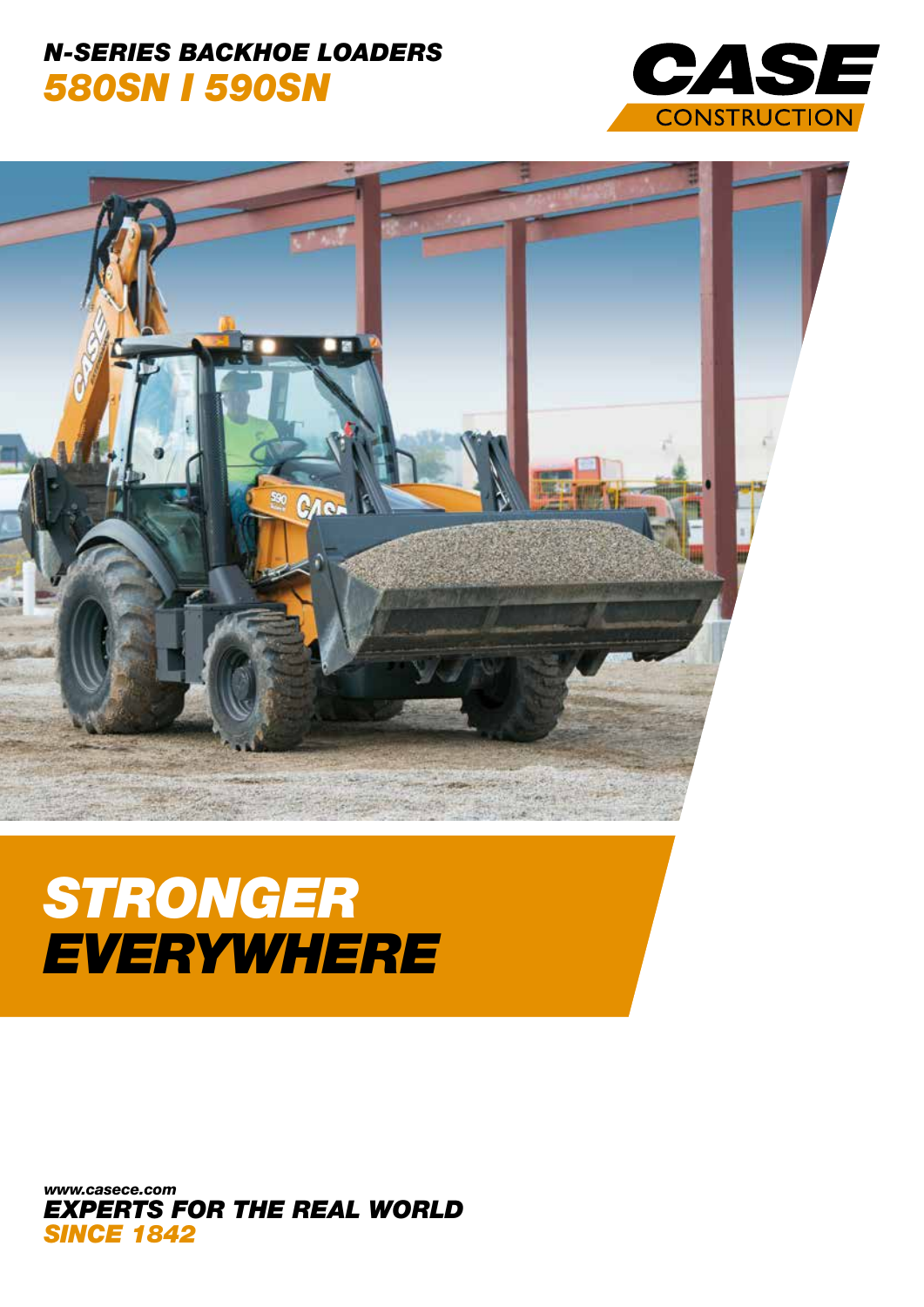# N-SERIES BACKHOE LOADERS

### POWER WHERE YOU NEED IT MOST – EVERYWHERE!

#### Put the industry's toughest loader/backhoe to work on your jobsite.

#### Proven performance

Long before we launched the new CASE N Series loader/backhoes, veteran backhoe operators put our machines to work. And they agree. They're four tough machines. Reengineered from the ground up, the new CASE loader/backhoes deliver industry-leading backhoe breakout force, increased loader lift capacity/ reach and best-in-class cab visibility.

#### Power lift

Our N Series machines out-muscle the competition with as much as 65 percent greater backhoe lift power. With our industry exclusive Power Lift, you'll think twice about hauling an excavator to the job. Plus, Power Lift can be used to break through extreme conditions such as a frost line, dry clay or roots. With the flick





Superior loader lift and breakout force

of a switch, a 580 Super N WT with Power Lift has up to 40 percent more capacity than the competition to lift, curl, crane and move objects.

#### Best-in-class productivity

Our new loader arm design will boost your productivity. The loader delivers more breakout force. It has superior reach to dump material into the center of haul trucks with rail extensions. Our new machines have 36 percent greater lift capacity. Plus, we reach deeper dig depths than the previous market leader!



New rear-quarter windows and side lighting

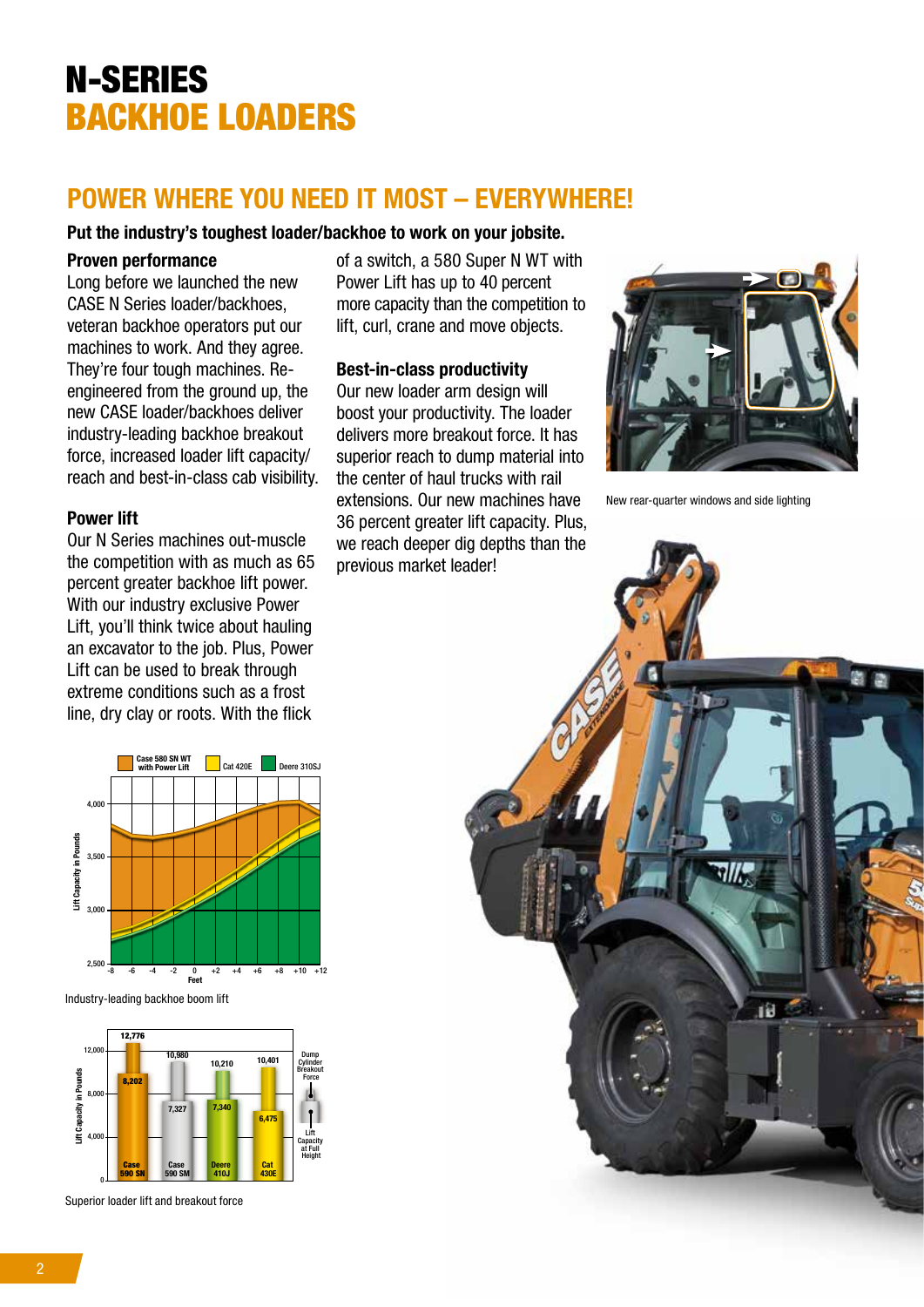



Optimized hose routing for demolition work

#### Superior comfort and visibility

When your operation runs day and night, our new cab keeps your operators productive. Floor-toceiling windows provide superior visibility. New rear-quarter windows provide easy communication to the back of the machine and improve cross-ventilation comfort. The highintensity lighting package improves performance by 28 percent, providing superior visibility and overlapping field coverage. And our 'easy flex' side lights offer 45 degree rotation to deliver extra lighting where it's needed most.

#### New powershift transmission family

The N Series introduces a new transmission family, the Powershift H-type and Powershift S-type, allowing operators to shift from the column. The transmission provides a standard kick-down feature and introduces the industry exclusive SmartClutch modulation.

The SmartClutch feature lets operators customize the transition from forward to reverse to meet the demands of their specific application.

#### Easy maintenance

Case is famous for easy ground line daily maintenance. Swing-out coolers are easy to access. Axles, with outboard-mounted wet disc brakes, are serviceable without complete disassembly. Add a flip-up hood, spin-on filters, grouped site gauges, and you're saving routine maintenance time. Our customer support team also provides a Customer Assistance Hotline nearly 24 hours a day.

#### Want more info?

Visit www.CompareCase.com or www.Casece.com. Then, see your CASE dealer for a demonstration, climb inside and put a new N Series loader/backhoe to work.